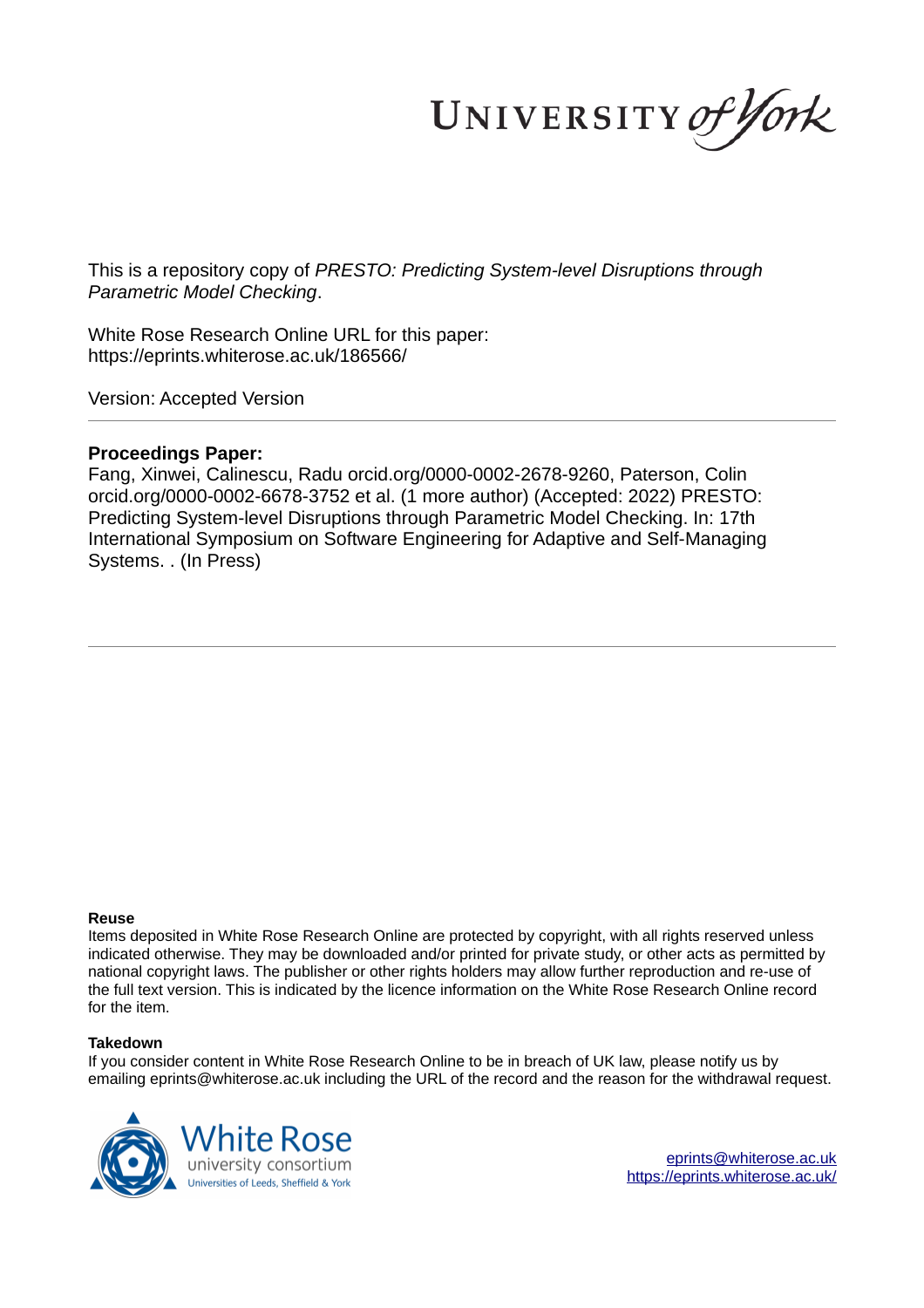# PRESTO: Predicting System-level Disruptions through Parametric Model Checking

Xinwei Fang Department of Computer Science University of York, York, UK xinwei.fang@york.ac.uk

Colin Paterson Department of Computer Science University of York, York, UK colin.paterson@york.ac.uk

### ABSTRACT

Self-adaptive systems are expected to mitigate disruptions by continually adjusting their configuration and behaviour. This mitigation is often reactive. Typically, environmental or internal changes trigger a system response only after a violation of the system requirements. Despite a broad agreement that prevention is better than cure in self-adaptation, proactive adaptation methods are underrepresented within the repertoire of solutions available to the developers of self-adaptive systems. To address this gap, we present a work-in-progress approach for the prediction of systemlevel disruptions (PRESTO) through parametric model checking. Intended for use in the analysis step of the MAPE-K (Monitor-Analyse-Plan-Execute over a shared Knowledge) feedback control loop of self-adaptive systems, PRESTO comprises two stages. First, time-series analysis is applied to monitoring data in order to identify trends in the values of individual system and/or environment parameters. Next, future non-functional requirement violations are predicted by using parametric model checking, in order to establish the potential impact of these trends on the reliability and performance of the system. We illustrate the application of PRESTO in a case study from the autonomous farming domain.

## **KEYWORDS**

self-adaptive system, proactive adaptation, parametric model checking, non-functional requirements, system verification

# 1 INTRODUCTION

Self-adaptive systems are expected to mitigate disruptions in complex and uncertain environments by continually analysing, evaluating and adjusting their configurations. To achieve this, their behaviours and operating environments need to be modelled and analysed, often using stochastic models such as queueing networks [19], Markov models [20, 31] and stochastic Petri nets [5]. These models are continually updated to reflect changes observed through monitoring, and used to re-verify compliance with the requirements when needed. In this work, we focus on the use of discrete-time Markov chains (DTMCs) for such purpose and consider disruptions as violations of system-level requirements.

Proactive adaptations that make decisions before disruptions occur have a number of advantages over traditional reactive adaptations, especially when associated with cost [32] or latency [29].

Radu Calinescu Department of Computer Science University of York, York, UK radu.calinescu@york.ac.uk

Julie Wilson Department of Mathematics University of York, York, UK julie.wilson@york.ac.uk

However, many proactive adaptations are triggered by the changes of system parameters rather than the anticipated violation of systemlevel properties [1, 25]. Due to the complexity and non-linearity of system processes, the impact at system-level caused by these lowlevel changes may not be obvious. For example, large changes in system parameters not necessarily lead to the violation of requirements but small ones may [18]. Therefore, adaptation decisions triggered by changes in system parameters may result in over or under adaptations.

Fortunately, recent advances in the analysis of parametric discretetime Markov chains allow the efficient verification of system-level requirements using runtime observations of system parameters [9, 15, 22]. Additionally, a growing collection of methods for online learning the parameters of these models ensures that underlying changes or trends in these parameters can be successfully captured [10, 17, 38]. Finally, advances in data analysis allow the confident prediction of observed parameters [1, 26, 27]. Combining these methods can enable self-adaptive systems to predict and prevent disruptions before they happen.

Our paper introduces a work-in-progress approach for the prediction of system-level disruptions (PRESTO) through parametric model checking. PRESTO is intended for use in the analysis step of the MAPE-K (Monitor-Analyse-Plan-Execute over a shared Knowledge) feedback control loop [3, 8] of self-adaptive systems. PRESTO allows adaptation decisions to be made based on predicted systemlevel requirement violations due to degradation in system and/or environmental parameters-a common phenomenon in real-world applications [34, 35] that is underexplored by current research into self-adaptive systems. PRESTO can work in conjunction with methods that mitigate other types of disruptions in self-adaptive systems, e.g., sudden requirement violations due to step changes in system and/or environment parameter values [16, 38].

The rest of paper is structured as follows. In Section 2, we provide a formal definition for Markov models and how to define and evaluate system-level properties. Section 3 gives a running example that will be used throughout this paper. We present PRESTO and its preliminary evaluation in Section 4 and 5, respectively, followed by related work on proactive adaptation in Section 6. Lastly, we conclude the paper with a brief summary in Section 7.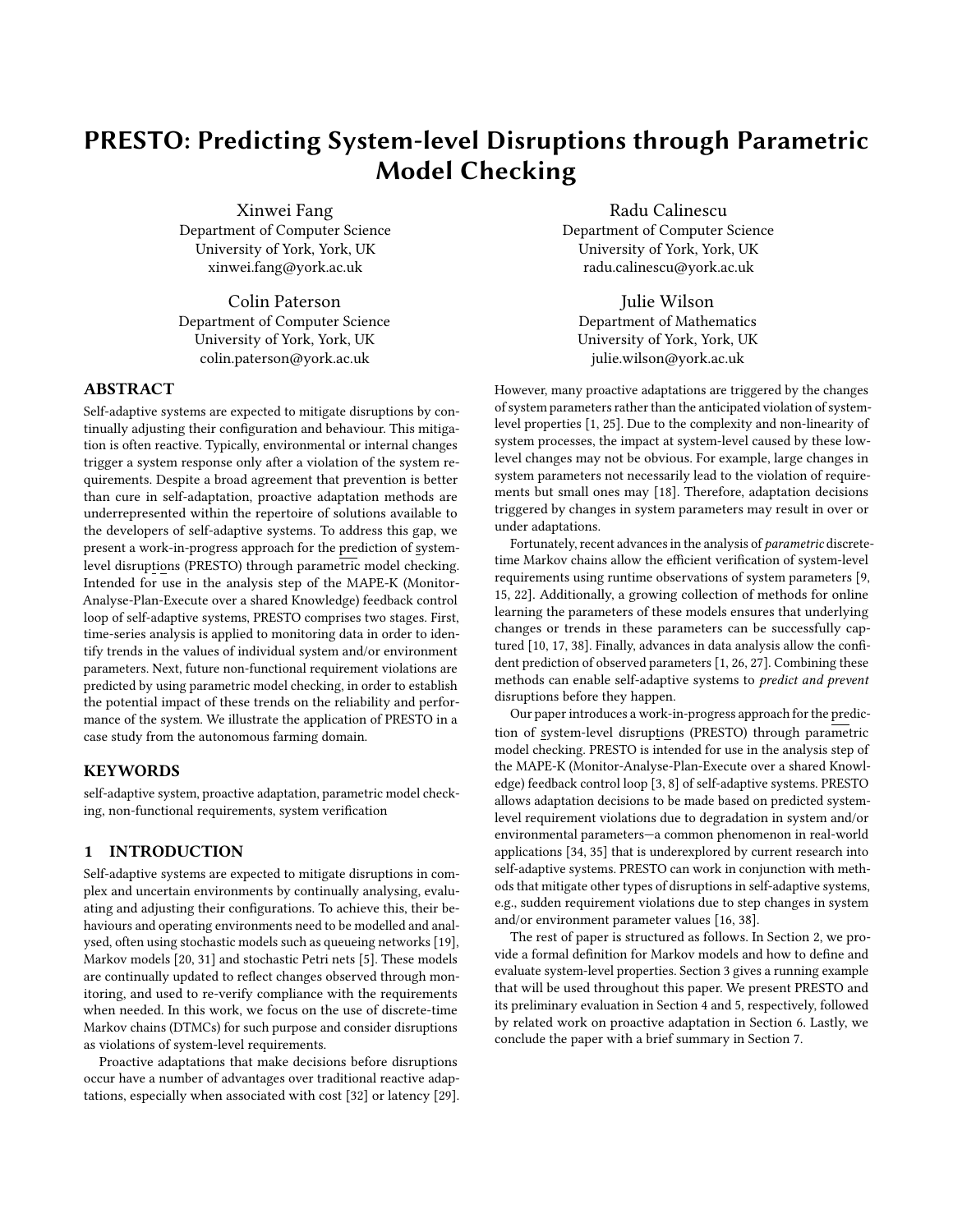#### 2 PRELIMINARIES

Discrete-time Markov chains (DTMCs) are finite state-transition systems comprising states associated with relevant configurations of a system under analysis, and probabilistic state transitions that model the stochastic behaviour of that system.

Definition 2.1. A discrete-time Markov chain over a set of atomic propositions AP is a tuple

$$
D = (S, s_{init}, M, L), \tag{1}
$$

where  $S \neq \emptyset$  is a finite set of states;  $s_{init} \in S$  is the initial state;  $M: S \times S \rightarrow [0, 1]$  is a transition probability matrix such that, for any pair of states  $s, s' \in S, M(s, s')$  provides a value indicating the probability of transitioning from s to s', and  $\sum_{s' \in S} M(s, s') = 1$  for any  $s \in S$ ;  $L : S \rightarrow 2^{AP}$  is a labelling function that maps every state  $s \in S$  to the atomic propositions from AP that hold in that state.

A reward can be assigned to states to extend the range of nonfunctional properties that can be analysed.

Definition 2.2. A reward structure over a discrete-time Markov chain (1) is a function

$$
rwd: S \to \mathbb{R}_{\geq 0} \tag{2}
$$

that associates non-negative values with the DTMC states.

Parametric discrete-time Markov chains (pDTMCs) can be utilised for the analysis of reward-augmented DTMCs with unknown probabilities and/or rewards.

Definition 2.3. A parametric discrete-time Markov chain (pDTMC) is a discrete-time Markov chain (1), with or without a set of reward functions (2), that includes transition probabilities  $P(s, s')$  and/or rewards specified as rational functions over a set of real-valued parameters.

Probabilistic computation tree logic (PCTL) [2, 7, 21] is a probabilistic variant of temporal logic used to specify the properties of DTMCs.

Definition 2.4. A PCTL state formula Φ, path formula Ψ, and reward state formula  $\Phi_R$  over an atomic proposition set AP are defined by:

$$
\Phi ::= true \mid a \mid \neg \Phi \mid \Phi \land \Phi \mid \mathcal{P}_{\equiv?}[\Psi]
$$
\n(3)

$$
\Psi ::= X\Phi \mid \Phi \ U^{\leq k} \Phi \mid \Phi \ U \ \Phi \tag{4}
$$

$$
\Phi_R^{\text{c}} := \mathcal{R}_{\text{c}}^{\text{rwd}} \left[ I^{-k} \right] \mid \mathcal{R}_{\text{c}}^{\text{rwd}} \left[ C^{\leq k} \right] \mid \mathcal{R}_{\text{c}}^{\text{rwd}} \left[ F \Phi \right] \mid \mathcal{R}_{\text{c}}^{\text{rwd}} \left[ S \right] \tag{5}
$$

where  $a \in AP$  is an atomic proposition,  $k \in \mathbb{N}_{>0}$  is a timestep bound, and rwd is a reward structure.

The PCTL semantics is defined using a satisfaction relation  $\models$ over the states  $s \in S$  and paths  $\pi \in Paths^{\overline{D}}(s)$  of a DTMC. Thus,  $s \models$ Φ means "Φ holds in state s",  $\pi \models \Psi$  means "Ψ holds for path  $\pi$ ", and we have:  $s \models true$  for all states  $s \in S$ ;  $s \models a$  iff  $a \in L(s)$ ;  $s \models \neg \Phi$  iff  $\neg(s \models \Phi)$ ;  $s \models \Phi_1 \land \Phi_2$  iff  $s \models \Phi_1$  and  $s \models \Phi_2$ . The quantitative state formula  $\mathcal{P}_{\!=?}[\Psi]$  specifies the probability that paths from  $Paths^D(s)$ satisfy the path property Ψ. Reachability properties  $\mathcal{P}_{\!=?}$  [true U  $\Phi$ ] are equivalently written as  $\mathcal{P}_{=?}[F \Phi]$  or  $\mathcal{P}_{=?}[F R]$ , where  $R \subseteq S$  is the set of states in which  $\Phi$  holds. The next formula  $X\Phi$  holds if  $\Phi$  is satisfied in the next state of the analysed path  $\pi$ . The time-bounded

SEAMS 2022, May 21-29, 2022, Pittsburgh, PA, USA Xinwei Fang, Radu Calinescu, Colin Paterson, and Julie Wilson



Figure 1: pDTMC model of autonomous fruit-picking process

until formula  $\Phi_1 \bigcup^{\leq k} \Phi_2$  holds for a path  $\pi$  iff  $\pi(i) \models \Phi_2$  for some  $i \leq k$  and  $\pi(j) \models \Phi_1$  for all  $j = 1, 2, \ldots, i - 1$ . The unbounded until formula  $\Phi_1$  U  $\Phi_2$  removes the bound *k* from the time-bounded until formula. Finally, the reward state formulae specify the expected values for: the *instantaneous reward* at timestep  $k$  ( $\mathcal{R}_{\!=?}^{rwd}[\mathrm{I}^{\!=\!\hat{k}}]$ ); the *cumulative reward* up to timestep  $k$  ( $\mathcal{R}_{\equiv?}^{rwd}$  [C<sup> $\leq k$ </sup>]); the *reachability* reward cumulated until reaching a state that satisfies a property  $\Phi$  ( $\mathcal{R}_{\!=?}^{rwd}$ [F  $\Phi$ ]); The steady-state reward in the long run ( $\mathcal{R}_{\!=?}^{rwd}$ [S]). For detailed descriptions of the PCTL semantics, see [2, 7, 21].

Parametric model checking (PMC) [13] is a mathematically based technique for the verification of PCTL-encoded pDTMC properties. Supported by probabilistic model checkers such as PRISM [23] and Storm [14], the technique yields rational functions (i.e., a quotients between two polynomials with respect to the parameters) for the analysed PCTL property. These functions, which we term PMC expressions in the remainder of the paper, can be efficiently evaluated by a self-adaptive system at runtime, when the value of the pDTMC parameters are observed through the MAPE-K monitoring.

#### 3 MOTIVATING EXAMPLE

We motivate PRESTO and demonstrate its effectiveness for a fruitpicking robot from the autonomous farming domain. Our example, inspired by recent development in this domain [36, 37], assumes that the robot needs to perform three operations autonomously: (1) position itself in the right location for the fruit picking; (2) use its arm to pick up the fruit; and (3) when operation 2 is unsuccessful, decide whether to retry the fruit picking from operation 1 or to give up. Fig. 1 shows the pDTMC model of this process. The robot begins with positioning itself next to a piece of fruit (state  $s_0$ ). The positioning operation may succeed, in which case the robot moves to state  $s_1$ , where it attempts picking, or may fail, in which case the picking will be abandoned  $(s_3)$  and the process finishes  $(s_5)$ . The process also finishes when the picking is successful  $(s<sub>4</sub>)$ . If the picking is unsuccessful, the robot enters the decision state  $(s_2)$  from where it needs to decide whether to re-position itself and retry the entire process, or to abandon picking this fruit  $(s<sub>3</sub>)$  and end the process  $(s<sub>5</sub>)$ .

As shown in Fig. 1, the outgoing transition probabilities from states  $s_0$ ,  $s_1$  and  $s_2$  are defined in terms of several system parameters. Out of these parameters, we assume that  $p_1$ ,  $p_2$  and  $p_3$  have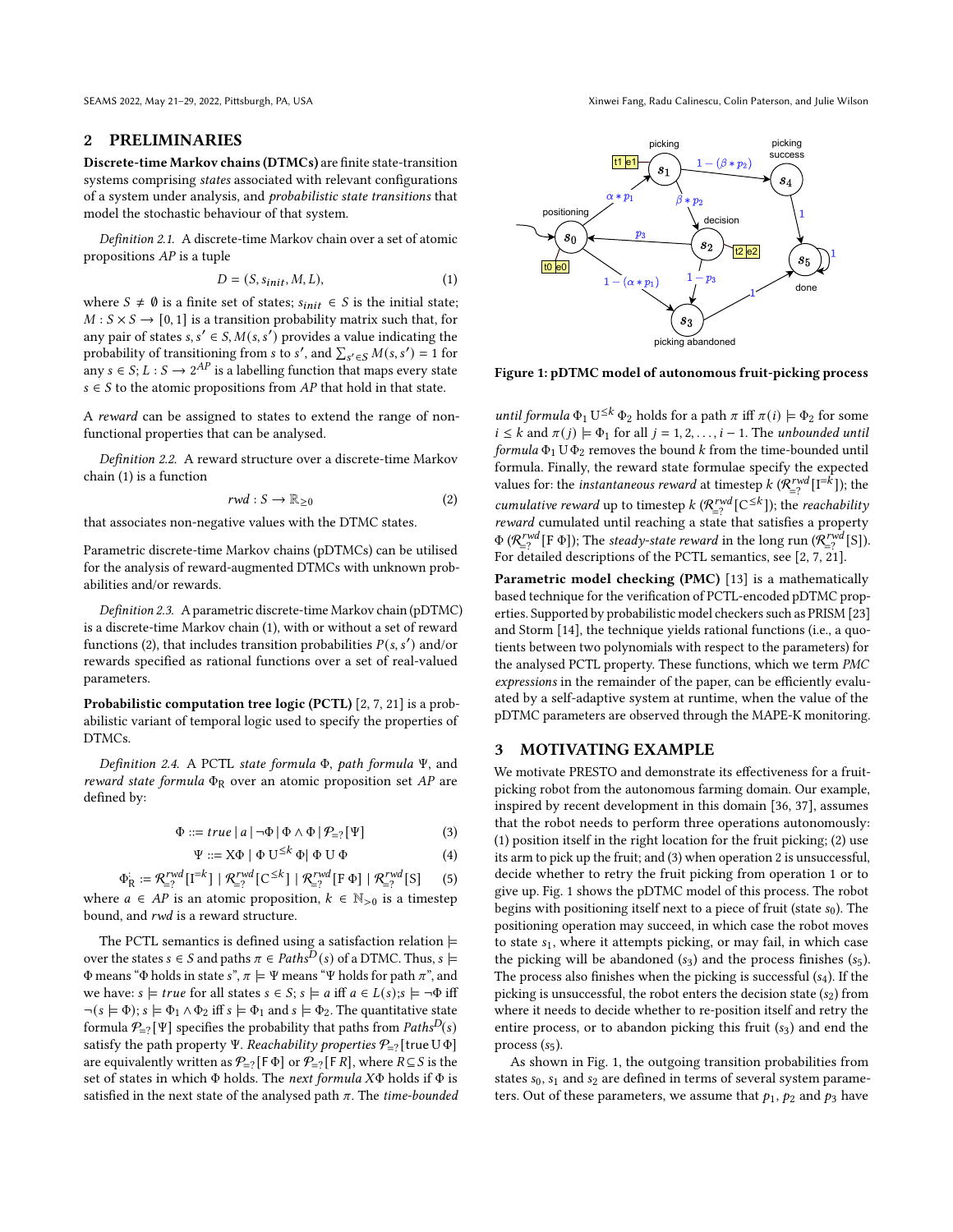|                | Informal description                                                                           | <b>Property to check (PCTL)</b>                      | <b>PMC</b> expressions <sup>†</sup>                                                                                              |
|----------------|------------------------------------------------------------------------------------------------|------------------------------------------------------|----------------------------------------------------------------------------------------------------------------------------------|
| R1             | The robot shall complete the fruit picking successfully<br>with probability of at least 0.8    | $\mathcal{P}_{=?}$ [F "picking success"] $\geq 0.8$  | $(\alpha * p1 * \beta * p2 + (-1) * \alpha * p1)/(\alpha * p1 * \beta * p2 * p3 + (-1))$                                         |
| R <sub>2</sub> | The expected time to complete the picking process<br>shall not exceed 30 seconds.              | $\mathcal{R}_{-2}^{``time"}$ [F] "done" ] $\leq 30s$ | $\frac{(-1*(\alpha * p1*\beta * p2*t3 + t1 + \alpha * p1*t2))}{(\alpha * p1 * p2 * p1 * p1)}$<br>$p1 * \beta * p2 * p3 + (-1)$   |
| R3             | The expected energy consumption to complete the<br>picking process shall not exceed 10 joules. | $\mathcal{R}_{-2}^{"energy"$ [F] "done" ] $\leq 10J$ | $\frac{(-1*(\alpha * p1*\beta * p2*e3+e1+\alpha*p1*e2))}{(\alpha * p1*\beta * p2)*\beta * p2*}$<br>$p1 * \beta * p2 * p3 + (-1)$ |

Table 1: System-level requirements, related properties, and the result of parametric model checking for the properties

 $\dagger$ PMC expressions were returned from the model checker Storm [14] by providing the pDTMC and the property specified in PRISM language [23] and PCTL respectively.

predefined, domain-specific values. For instance,  $p_1$  is the probability of successful positioning when the robot is in perfect working condition. In contrast,  $\alpha, \beta \in (0, 1]$  represent coefficients that reflect the robot degradation from its perfect working condition, e.g. due to wear and tear. We assume that  $\alpha$  and  $\beta$  are unknown, and their values need to be obtained through monitoring [24] or via self-testing [30].

Additionally, the pDTMC is annotated with two reward functions (depicted in rectangular boxes linked to states  $s_0$ ,  $s_1$  and  $s_2$  from Fig. 1). First, a "time" reward function associates mean operation execution times  $t_0$ ,  $t_1$  and  $t_2$  with the three operations performed by the robot. Similarly, an "energy" reward function associates mean energy consumptions  $e_0$ ,  $e_1$  and  $e_2$  with the same operations. We assume that the values of  $t_i$  and  $e_i$ ,  $0 \le i \le 2$ , are unknown and need to be obtained through monitoring.

Finally, we assume that the autonomous robot has to satisfy the three system-level requirements shown in Table 1.

#### 4 PRESTO APPROACH

The PRESTO analysis process, depicted in Fig. 2, takes as input a pDTMC model of the self-adaptive system's behaviour, a set of PCTL-encoded system requirements, a *prediction horizon*  $h > 0$ , and runtime observations of the unknown system and/or environment parameters that appear in the pDTMC. The first three inputs are provided, at design time, by system engineers and domain experts, whereas the runtime observations are obtained from the monitoring component of the MAPE-K control loop.

Given these inputs, PRESTO predicts violation of the systemlevel requirements within the prediction horizon ℎ. To that end, our approach first uses a parametric verification engine to obtain PMC expressions for the PCTL properties associated with the system requirements. Typically, this is a one-off step executed at design time; however, PRESTO also allows the run-time execution of this step, if needed because the model structure and/or the system requirements change in operation. The PMC expressions are then used at runtime, to continually assess the impact of predicted parameter changes on the system-level requirements. In this step, PRESTO uses recent observations of the parameter values to predict the parameter future values within the prediction horizon. These predicted parameter values are then "propagated" through the PMC expressions (i.e., they are used to evaluate the PMC expressions) in order to predict the future values of the nonfunctional properties from the system requirements, and thus to predict future requirement violations.

#### 5 EVALUATION

A prototype of PRESTO was implemented to aid evaluation and answer the following research questions:

RQ1 Can PRESTO predict the violation of system-level disruptions and how does it perform in terms of prediction errors?



Figure 2: PRESTO analysis process and architecture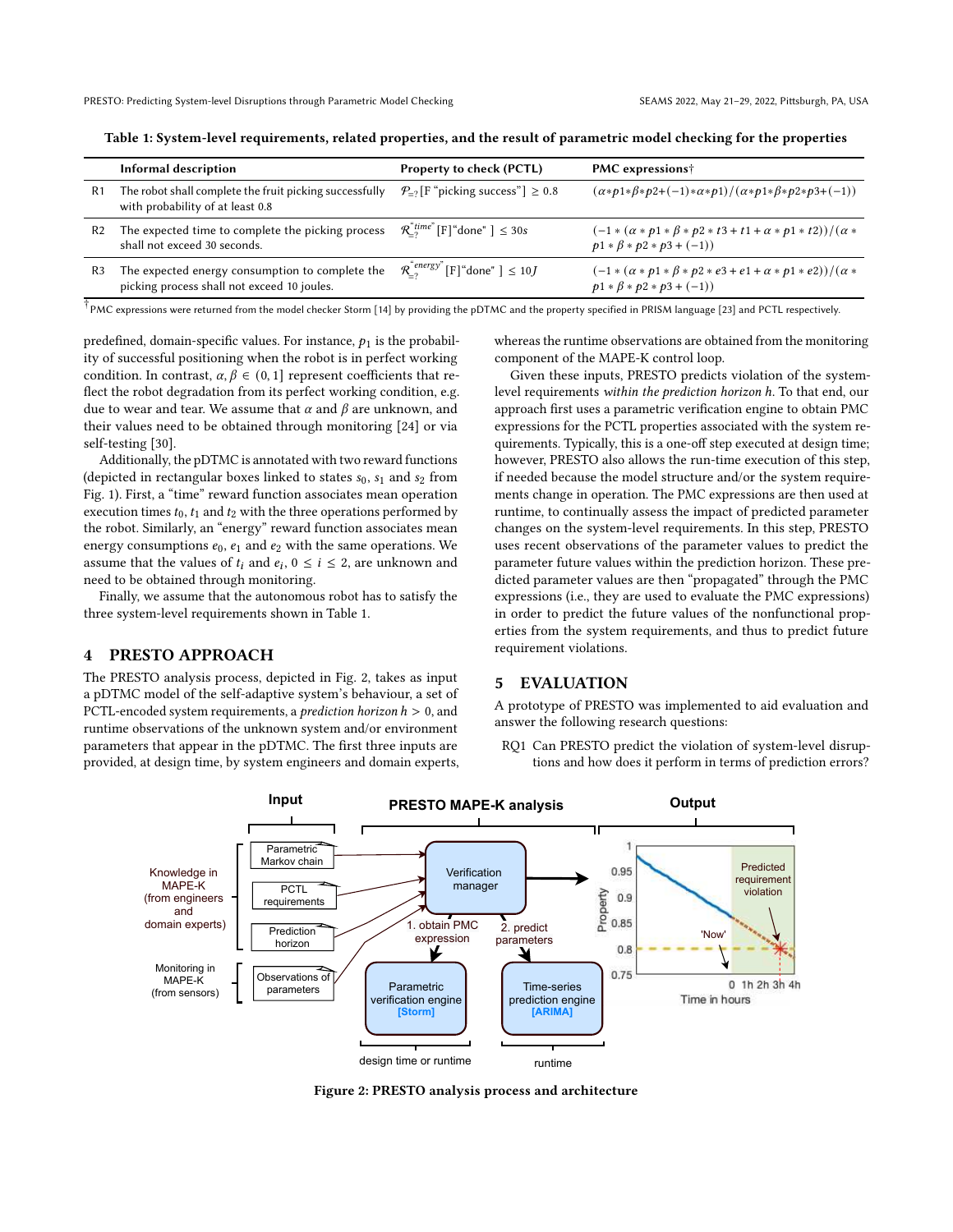- RQ2 How does the noise level in model parameters affect PRESTO's prediction performance?
- RQ3 How can we utilise PRESTO for proactive adaptation?

The prototype and a simple simulator of the autonomous robot from our motivating example were implemented in Java, using a modular design as shown in Fig. 2. The modular design enables: 1) technologies used in this version of PRESTO to be replaced with alternatives if deemed more suitable for a given application and 2) additional technologies can be integrated to extend the functionality or to improve efficiency. This early version of PRESTO uses the following technologies:

- The parametric verification engine uses Storm [14], one of the leading parametric model checkers, in the background. As an alternative, fPMC [15] is worth exploring, especially when the system under analysis is complex and with many parameters.
- The time-series prediction engine uses ARIMA (Autoregressive Integrated Moving Average), one of the most widely used methods for time-series prediction, also invoked in the background. Numerous alternative prediction methods could be substituted for this module depending on requirements.

In our evaluation, we assigned values  $p1 = 0.95$ ,  $p2 = 0.2$  and  $p3 = 0.95$ , and gave ranges and trends for the other parameters as shown in Table 3. The range and value of model parameters were selected to ensure that the system-level properties would vary around the requirement, but can be based on prior knowledge in practice. Calculations were performed on a Macbook Pro with 2.3GHz Quad-core i7 CPU and 32 GB of RAM and all "monitored" parameters were updated every minute with a prediction horizon set for 240 minutes.

RQ1: To answer this research question, we predicted the violation of a system-level requirement by propagating the predicted parameters within the prediction horizon via the PMC expressions presented in Table 1. We first present one experiment in detail for illustration of the prediction results, and then we analyse the result from a large set of experiments. The detailed results are shown in Fig. 3 where the x-axis shows the time in hours and the y-axis indicates the system-level property, for example, in Fig. 3a, the

probability of completing the process with picking being successful. The bound from the requirement is shown as an orange dashed line. The ground truth for the system-level property is plotted as a solid blue line with predicted values as a dotted red line. The prediction horizon is highlighted in green with zero hours indicating the start. It can be seen that PRESTO is able to predict the violation of system-level requirements if there is any (R1 and R2), and predict the trend of the system level property if no violation is occurred within the prediction horizon (R3). The deterministic values of each monitored parameter at different time point are presented in Table 2 to show the tends. We evaluate the performance of PRESTO further by repeating the above experiment for 3000 times with randomly generated trends according to the specifications shown in Table 3. For each experiment, we randomly chose two values that within the specified range for each parameter, and generated a set of values(600 value points for each parameters) that vary randomly between the two values. The unique trends of each parameter was created by sorting the value set in a descending or ascending order according to the specification in Table 3. The first 360 values were used for parameter analysis and the last 240 values were used as the ground truth of prediction horizon. This evaluation can synthesise a large number of scenarios, including the violation of requirements before the prediction (1761 cases for R1, 1600 cases for R2, and 2209 cases for R3 out of 3000), violation of requirement within the prediction horizon (488 for R1, 715 for R2,and 501 for R3), and no violation of requirements during the period of analysis (751 for R1, 685 for R2, and 290 for R3), to minimise the impact of stochasticity in the experiments. The overall time span for a single run including prediction of time-series and evaluating the result is under one second, and the violation requirements can be observed uniformly across the prediction horizon. It is worth noting that during the 3000 runs of evaluating all three requirements, we did not observe any false positives (i.e., the prediction of a violation when one does not occur within the prediction horizon) or false negatives (i.e., a violation within the prediction horizon that was not predicted), which can be due to the combination effect of parameter trends, prediction horizon, and model structure. The violation of requirements before the prediction can be addressed by a reactive adaption method [10] which is not in the scope of this work. We evaluated prediction



Figure 3: Prediction of system-level properties and potential disruptions for the properties listed in Table 1, the actual disruptions happen at 89-min (R1) and 105-min(R2) in contrast to the predicted disruptions are at 97-min(R1) and 115-min(R2), respectively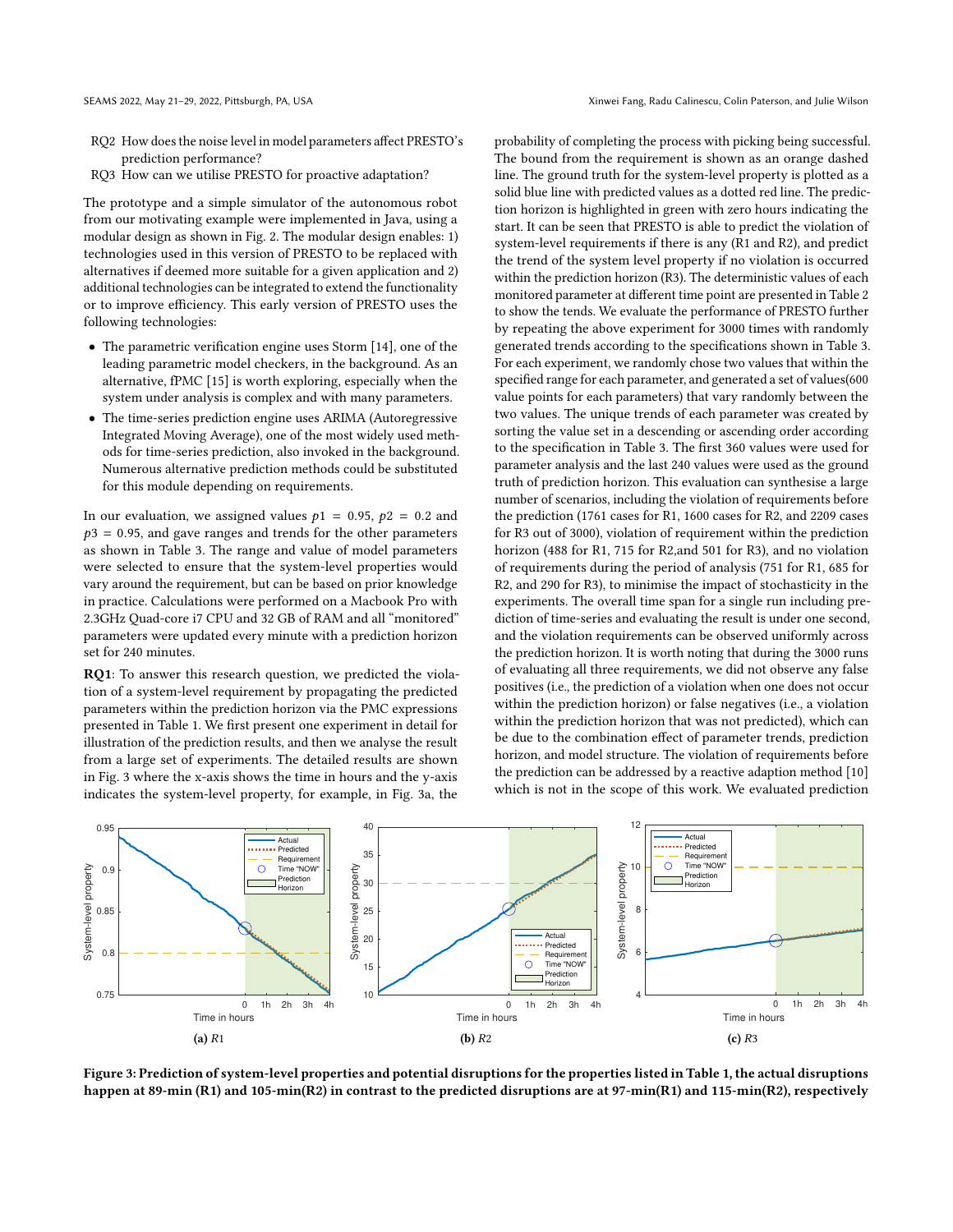PRESTO: Predicting System-level Disruptions through Parametric Model Checking SEAMS 2022, May 21-29, 2022, Pittsburgh, PA, USA



Figure 4: Errors of predicting violation of requirements collected from experiments that have violation of requirements within the prediction horizon



Figure 5: Changes of error distributions as the results of noise level in parameters



Figure 6: Percentage of undesired cases as a function of  $\tau$  (out of 488 cases for R1, 715 for R2, and 501 for R3)

errors, calculated as the difference in time between the predicted and actual violation of the requirement, for those experiments that have violation of requirement within the prediction horizon. The histograms together with fitted distributions are shown in Fig. 4. Our preliminary results show the prediction errors are normally distributed with mean values between -0.6 and 0.47 minutes (for R2 and R3 respectively), showing no real bias. The standard deviations of between 7.91 (for R3) and 11.4 (for R1) suggest that PRESTO is likely to predict system-level disruptions accurately.

RQ2: To evaluate the impact of noise on the prediction of disruptions, we added different levels of noise to the generated parameter trends using normal distributions with zero mean but different standard deviations as shown in Table 4. The maximum value of  $\alpha$  and  $\beta$  are capped to one, and the minimum values for  $t_1$ ,  $t_2$  and  $t_3$ 

Table 2: Deterministic parameter values at three time points

| $\beta$ $t_0$ $t_1$ $t_2$ $e_0$<br>$\alpha$ and $\alpha$<br>$e_1$<br>0.98  0.01  1.04  10.01  8.90  3.30  2.40<br>now-360 | e <sub>2</sub> |
|---------------------------------------------------------------------------------------------------------------------------|----------------|
|                                                                                                                           |                |
|                                                                                                                           | 0.30           |
| 0.88 0.12 11.6 14.6 11.6 4.03 2.77 2.84<br>now                                                                            |                |
| 0.80 0.19 19.8 17.9 13.9 4.49 2.99<br>$now+240$                                                                           | 4.49           |

Table 3: Ranges and trends for the model parameters

|       | $\alpha$             | ĸ                                                      | $t_0, t_1, t_2$ | $e_0, e_1, e_2$ |
|-------|----------------------|--------------------------------------------------------|-----------------|-----------------|
| range | [0.7, 0.99]          | $[0.01, 0.2]$ [1s, 30s]                                |                 | $[0.3]$ , 4.5]  |
| trend | tonically increasing | constant or mono- constant or monotonically decreasing |                 |                 |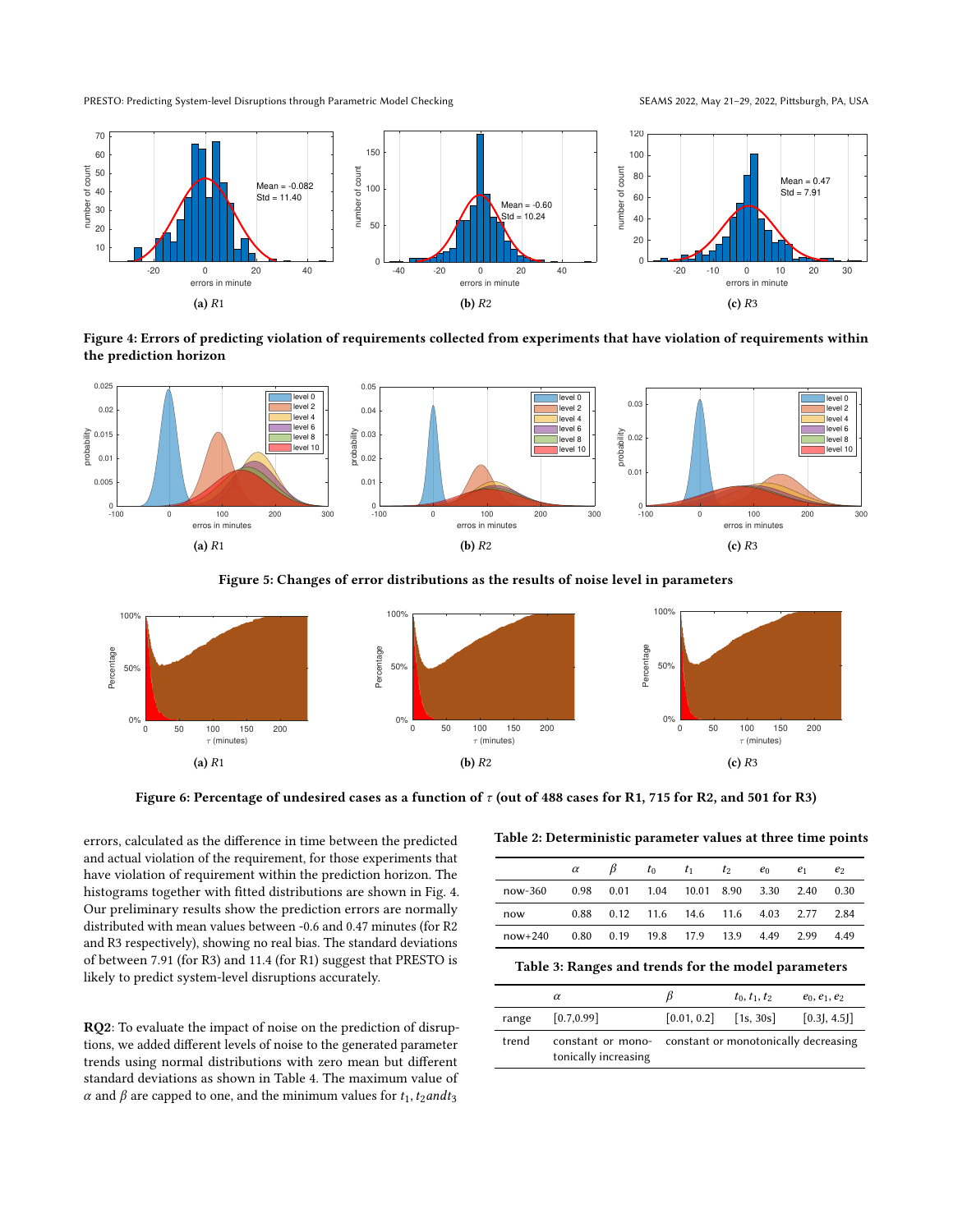Table 4: Standard deviations of noise levels from RQ3

|                     |          |      |      | level 0 level 2 level 4 level 6 level 8 level 10 |      |     |
|---------------------|----------|------|------|--------------------------------------------------|------|-----|
| $\alpha, \beta$     | $\bf{0}$ | 0.02 | 0.04 | 0.06                                             | 0.08 | 0.1 |
| $t_0, t_1, t_2$ 0   |          |      |      |                                                  |      | 10  |
| $e_0, e_1, e_2 = 0$ |          | 0.6  | 1.2  | 1.8                                              | 24   | 3   |

and  $e_1$ ,  $e_2$ , and  $e_3$  are set to be 1s and 0.3J, respectively. The experiment was repeated 1000 times for each noise level to obtain their distributions as shown in Fig. 5. The distribution with zero mean (in blue), observed in all three cases, is obtained using trends with no added noise (level 0) and provides a baseline. As noise is added, the mean error shifts to the right due to noise spikes violating the requirement before the predicted value, which only considers violations caused by the underlying trend, here increasing or decreasing monotonically. The noise level also impacts the error variance, becoming larger as the noise level increases. These early stage results suggest PRESTO may be sensitive to noise, and that the integration of a de-noising module could be worthwhile.

RQ3: While our preliminary evaluation does not cover the endto-end use of PRESTO within the MAPE-K loop of self-adaptive systems, we suggest how PRESTO predictions can be exploited by the planning step of the MAPE-K loop. It is clear that adaptation decisions need to be triggered at an appropriate time. In our example, the robot can trigger the decision any time between now and predicted violation of requirements. We use a user specified variable,  $\tau$ , to determine the time to trigger the adaptation decision as max( $now,(t_p - \tau)$ ), where  $t_p$  is the predicted time that the violation will occur. If  $\tau$  is too large, the value  $(t_p - \tau)$  could represent a time point in the past, in which case, the robot would need to make a reactive adaptation at now, possibly generating additional adaptation cost. In addition, a large value of  $\tau$  could lead to frequent unnecessary adaptations that affect the performance of the robot. On the other hand, if  $\tau$  is too small, particularly when smaller than the prediction errors, the violation is more likely to happen before being predicted, resulting in high cost from recovery. To facilitate the selection of  $\tau$ , we illustrate the impact of this parameter in terms of the percentage of undesired cases out of 488 for R1, 715 for R2 and 501 for R3 that could occur using the same experimental data used for RQ1 (Fig. 6). Here  $(t_p - \tau) \le 60$  *min* is considered too large and  $\tau$  < abs( $t_p - t_{ref}$ ) is considered too small, where  $t_{ref}$  is the time of the actual violation of the requirement. The three plots in Fig. 6 show a consistent trend in that the number of undesirable cases is extremely high (up to 100%) when  $\tau$  is either close to zero or close to its maximum value. Our results show that  $\tau$  has a sweet spot around 30-min as the percentage of undesired cases goes down as low as 50%. However, if the violation of requirements is associated with a significant cost, a slightly larger  $\tau$  is preferred.

#### 6 RELATED WORK

Self-adaptive systems can proactively or reactively adapt to changes [6]. While both adaptation techniques have shown good results in handling changes and uncertainties [4], proactive adaptation is particularly important when restoring compliance with requirements after they were violated incurs high costs [32] or latency [29].

Proactive adaptation relies on the prediction of current execution and environmental parameters to identify potential violations and to apply adaptations before these violations occur. While some research in this area concentrated on the improvement of prediction accuracy [12, 27, 28], others investigated possible limitations, such as the trade-off between early prediction and accuracy [26], the impact of adaptation latency [11] and the impact of limited computational resources [33].

Related to PRESTO, the research from [29] integrates probabilistic model checking within a latency-aware proactive adaptation method to determine the best adaptation strategy. The resulting method allows optimal adaptation decisions to be made over the prediction horizon with consideration of the stochastic behaviour of the environment. While this method can be applied at runtime, the entire model needs to be updated when the changes are observed. In contrast, our approach utilises parametric model checking, in which the same PMC expression can be re-used, with only its reevaluation for new parameter values is required at runtime.

#### 7 CONCLUSION

We have presented a new approach for the prediction of systemlevel disruptions (PRESTO) which is intended both for use in the analysis step and to support the planning step in the MAPE-K loop. PRESTO uses parametric model checking to establish functional relationships between system and/or environmental parameters and the system-level property. Time-series analysis is used to identify trends in the parameters from which values can be predicted and then propagated via the PMC expressions to assess their impact on system-level properties and to identify potential disruptions. Our preliminary evaluation suggests that PRESTO can accurately predict the system-level disruptions with no false positives or false negatives observed in our experiments.

The benefit of a modular architecture means that the techniques used in PRESTO can be substituted with alternatives according to needs and new technologies can be added to extend functionality. We plan to integrate a de-noising module in future work as evaluation showed noise to have significant impact on the prediction results. Furthermore, more detailed evaluations need to be carried out with different pDTMCs and parameter trends to identify the limitations of PRESTO.

#### ACKNOWLEDGEMENT

This project funded by the UKRI project EP/V026747/1 'Trustworthy Autonomous Systems Node in Resilience'.